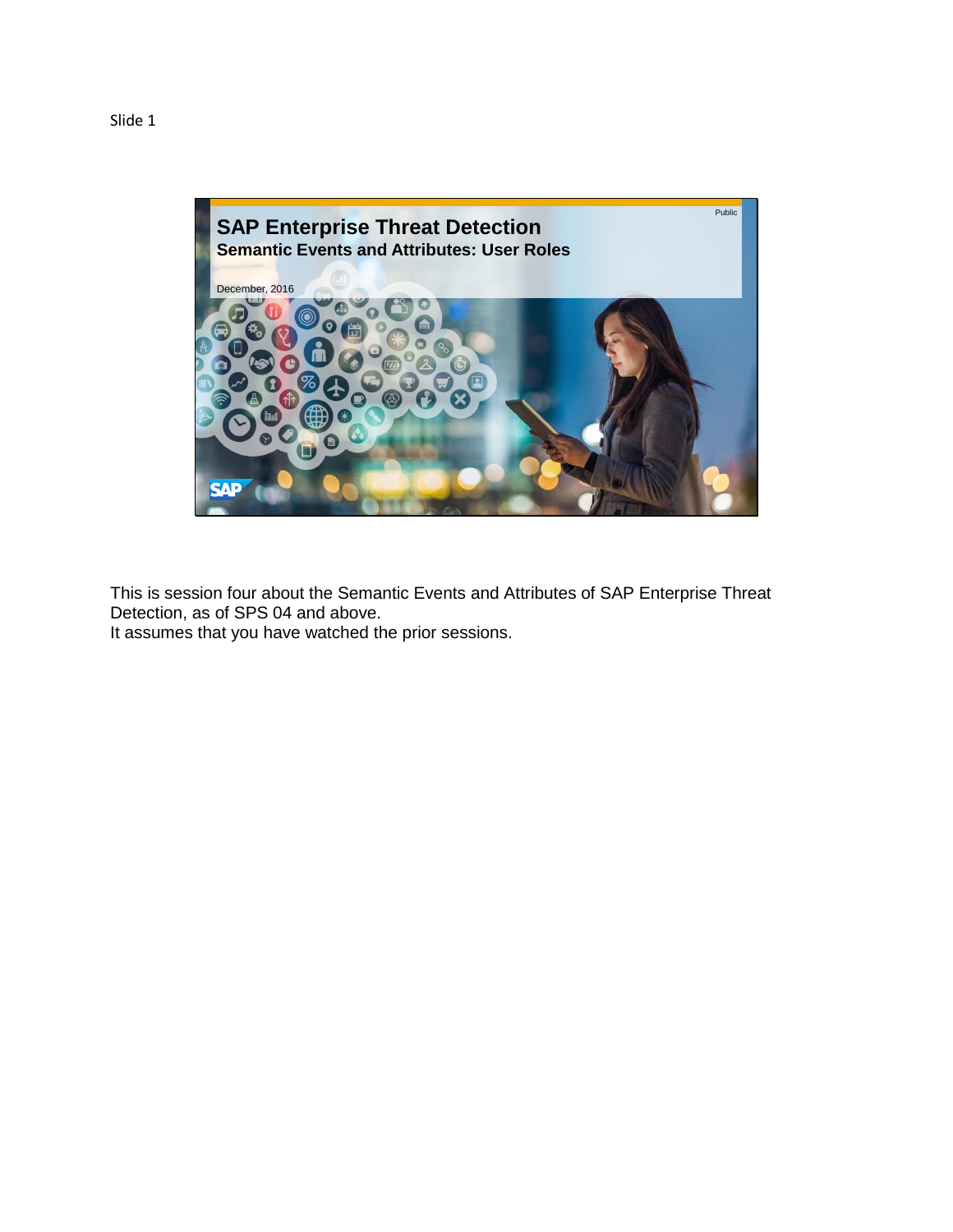

This session is about the roles that users can play in events.

But, first a misconception about users and machines needs to be recognized and cleared up. Then a more accurate conception is adopted based on the concepts:

- User account domain
- User role
- Pseudonym, person and account.

Then we look at examples of user-related events to show assignments of users to roles.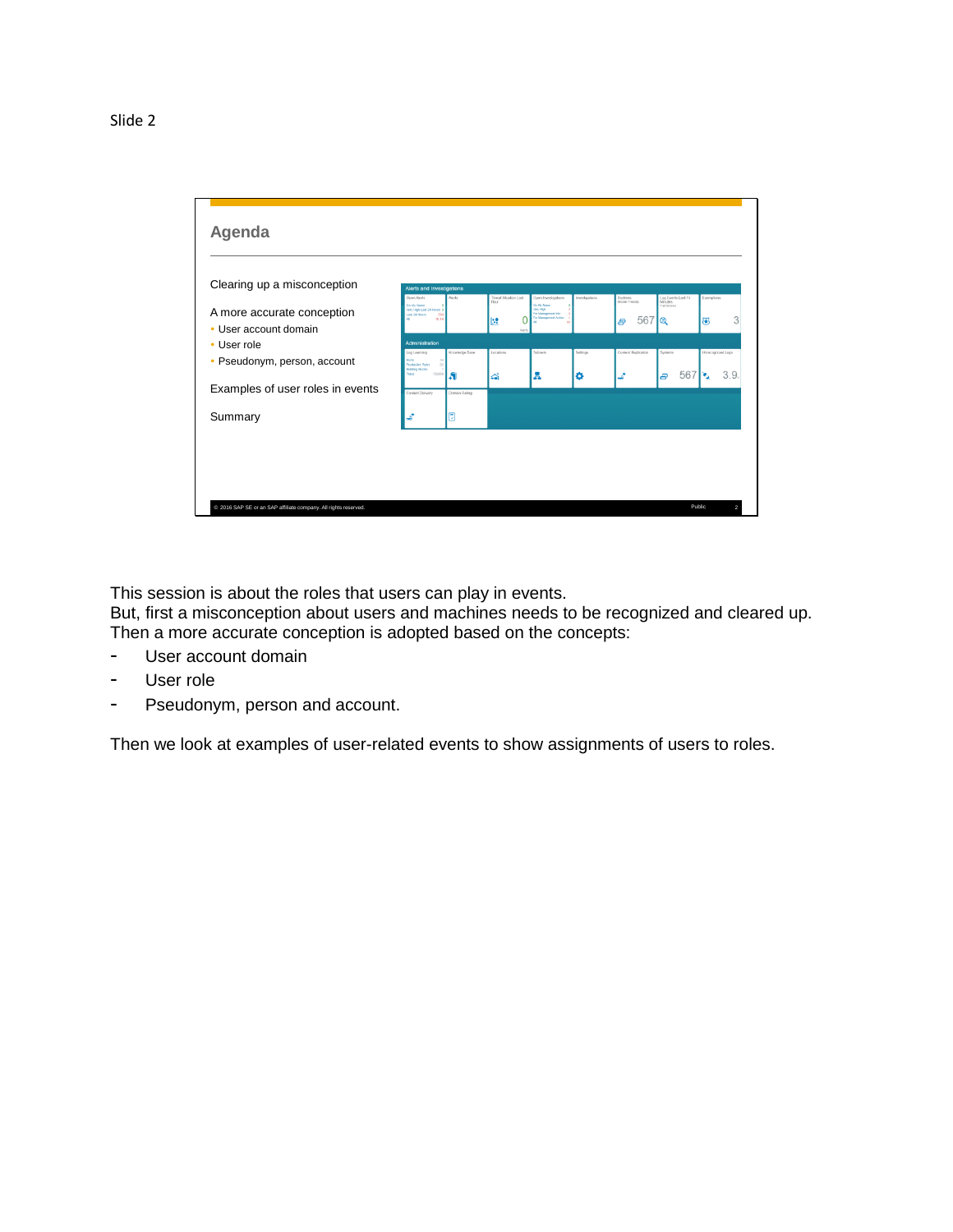

A common turn of phrase is 'A user on a system does something.' For example User Jack on SAP ABAP System Box/000 runs a transaction.' But, this is a misconception.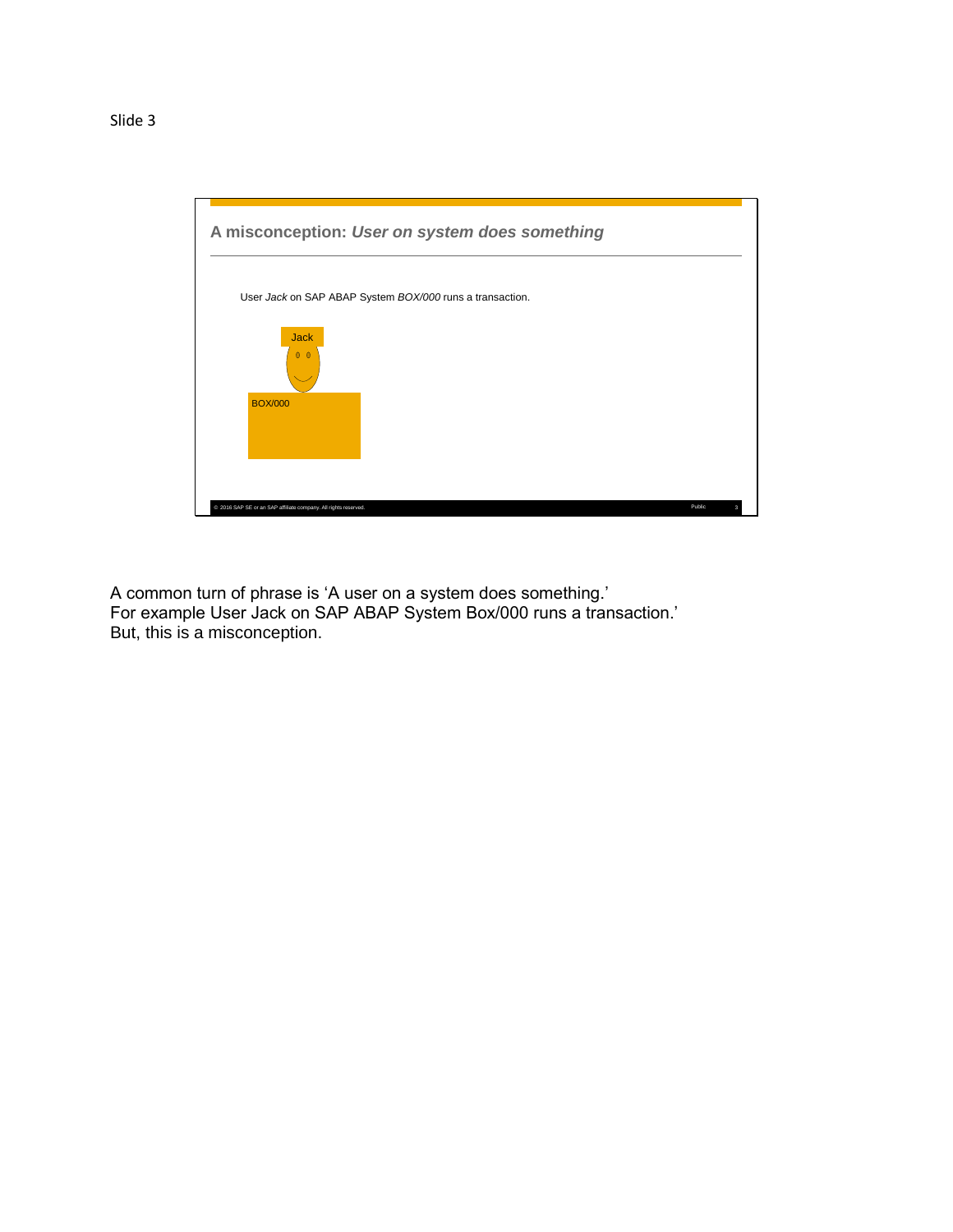| Concept                               |               |                                                                                                                |  |  |
|---------------------------------------|---------------|----------------------------------------------------------------------------------------------------------------|--|--|
|                                       |               | It is actually John who uses a device to initiate action<br>by Box/000. Device is Initiator. Box/000 is Actor. |  |  |
| John uses his account Jack.           |               |                                                                                                                |  |  |
|                                       |               | The code on Box/000 runs under the account Jack.                                                               |  |  |
| 0 <sub>0</sub>                        | <b>Device</b> | <b>BOX/000</b>                                                                                                 |  |  |
| John invisible,                       |               |                                                                                                                |  |  |
| only user accounts<br>visible in logs |               |                                                                                                                |  |  |

A more accurate model of the situation distinguishes between persons and user accounts. It is actually a person, say, John, who uses a device to initiate some action by Box/000. Recall that these two machines have the roles initiator and actor.

John uses his account *Jack* that is valid on Box/000.

The code on Box/000 runs under the account Jack.

John himself is not visible in the logs, only the user accounts are written to the software logs.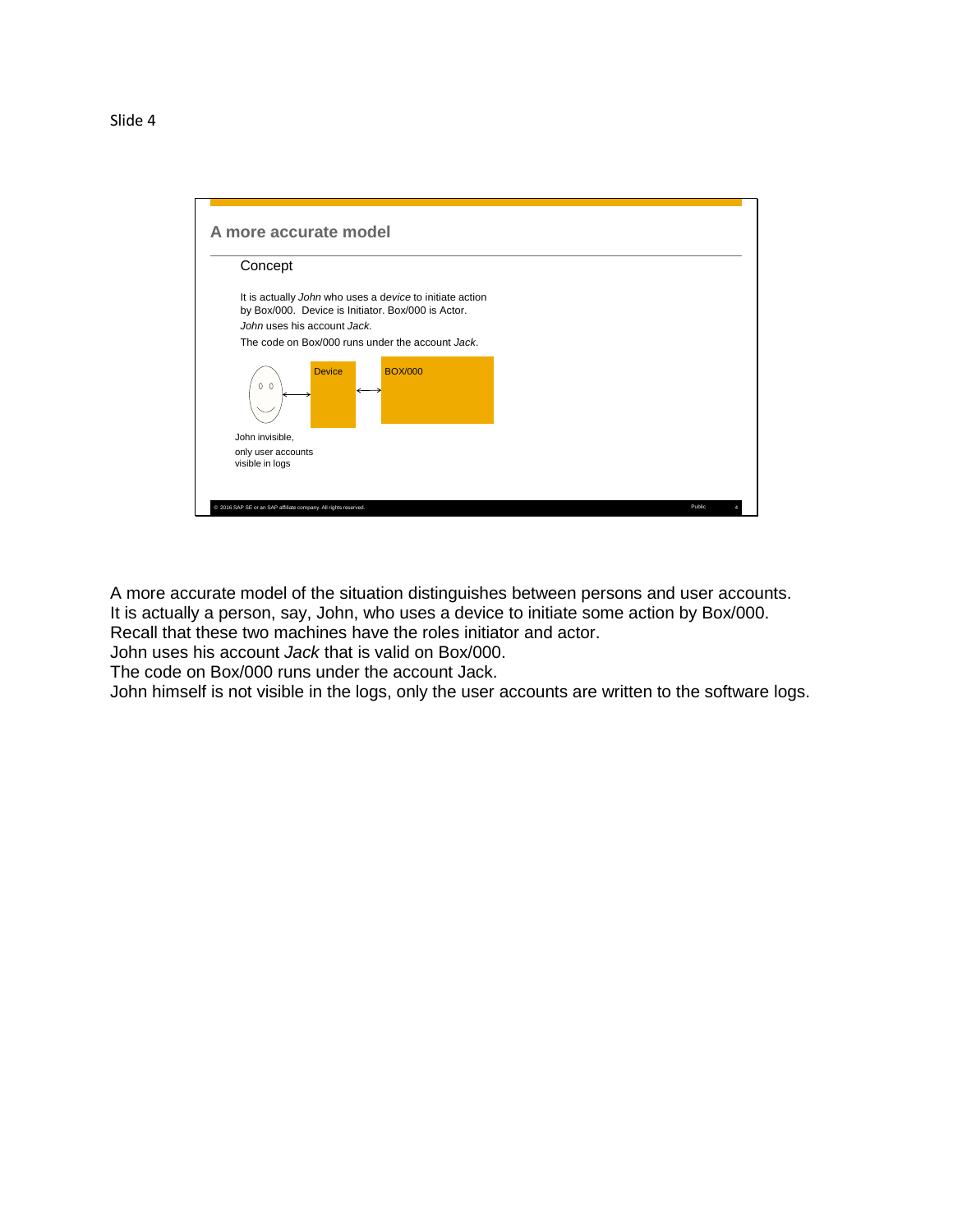

This more accurate conception results in a set of Semantic Attributes that model user accounts and the roles they play in events.

For logs which contain user accounts, the question is how to resolve the account to a person, e.g., how to resolve Jack to John.

The answer is to add the domain of validity to the account name.

You can think of the 'domain of validity' as where you can go to resolve Jack to the person John. Like an SAP system, the domain is identified by a type and ID, called a name, in this case.

Thus, accounts are always a triple of attributes: username, domain type and domain name. Username contains the account name.

You can probably guess what the triple is for this example. Just leave the role unspecified for now.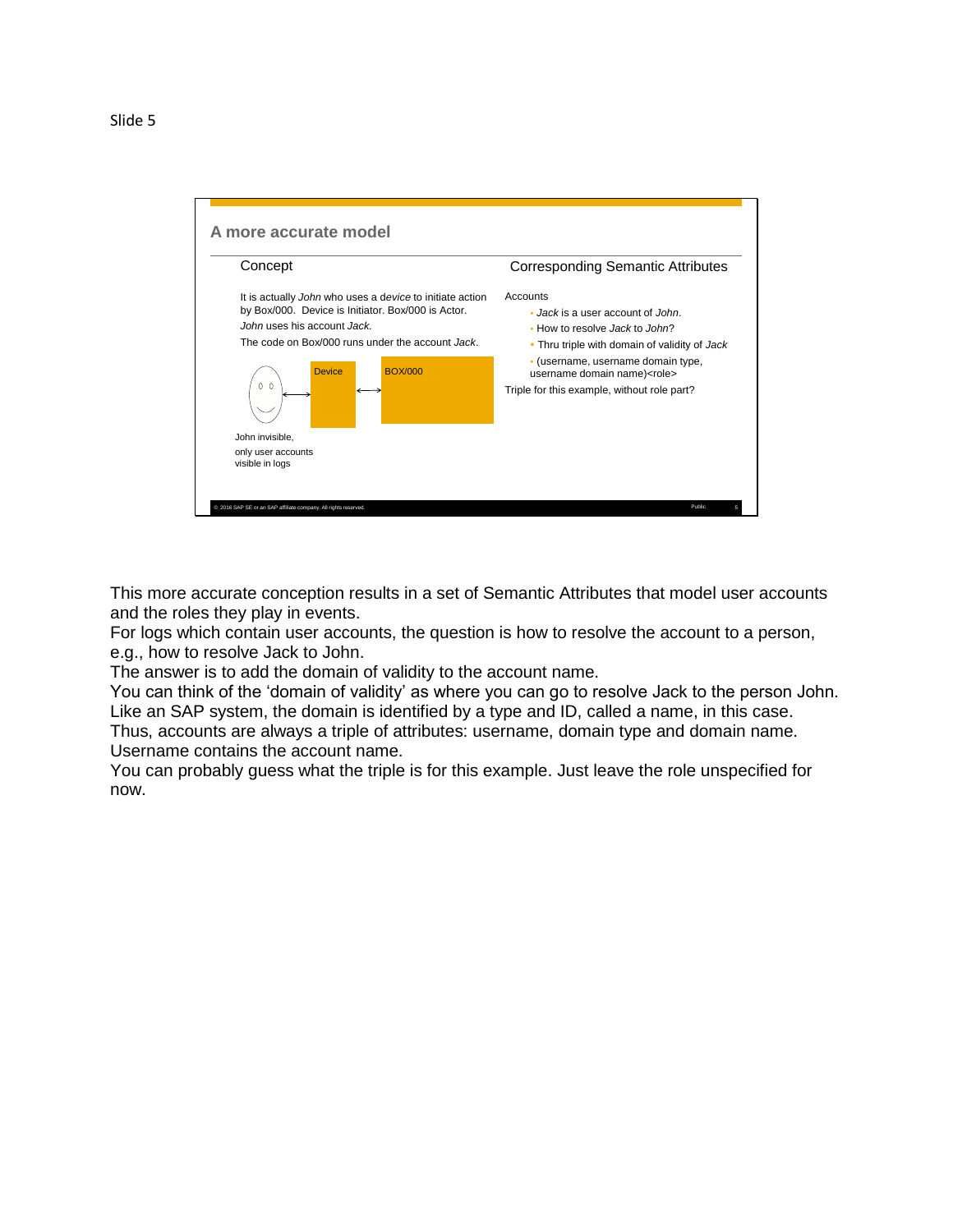

The answer is: The Username is 'Jack', the account name. The domain type is 'ABAP', and the domain name is box/000.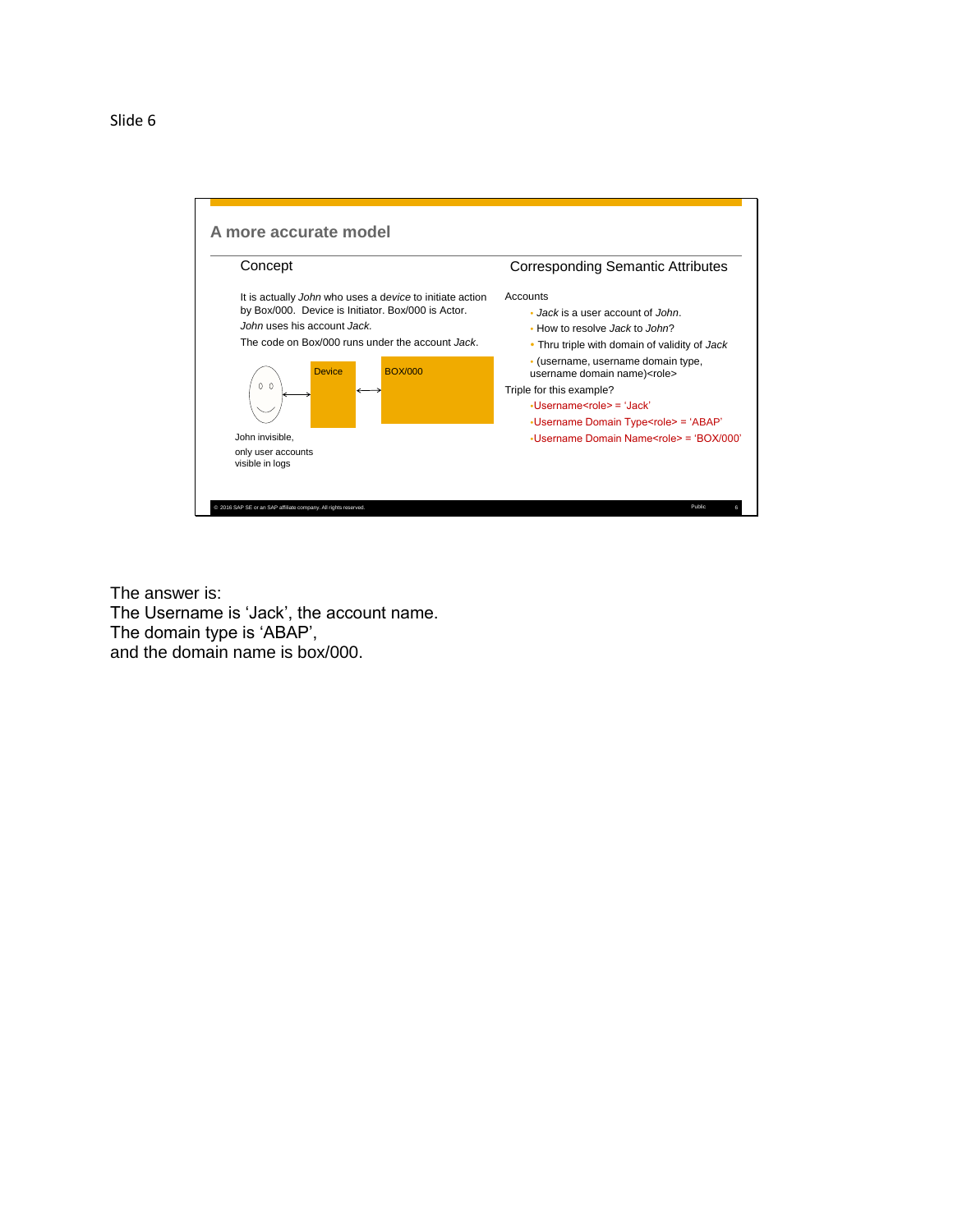

Now let's look at the roles for accounts.

They are named using adjectives, whereas machine roles are named with nouns. It's one way to tell them apart, and to remember them.

Recall that machines have 5 roles: initiator, actor, target, intermediary and reporter.

Accounts have 4 roles:

- Initiating, which is the account the initiator machine runs under. The actor is sometimes told this by the initiator.
- Acting, which is the account the actor machine runs under.
- Targeting, which is the account that software on a target machine is intended to run under.
- And, finally targeted, which is the target of an administrative action like 'delete account'.

So, what do you think the account role is in this example?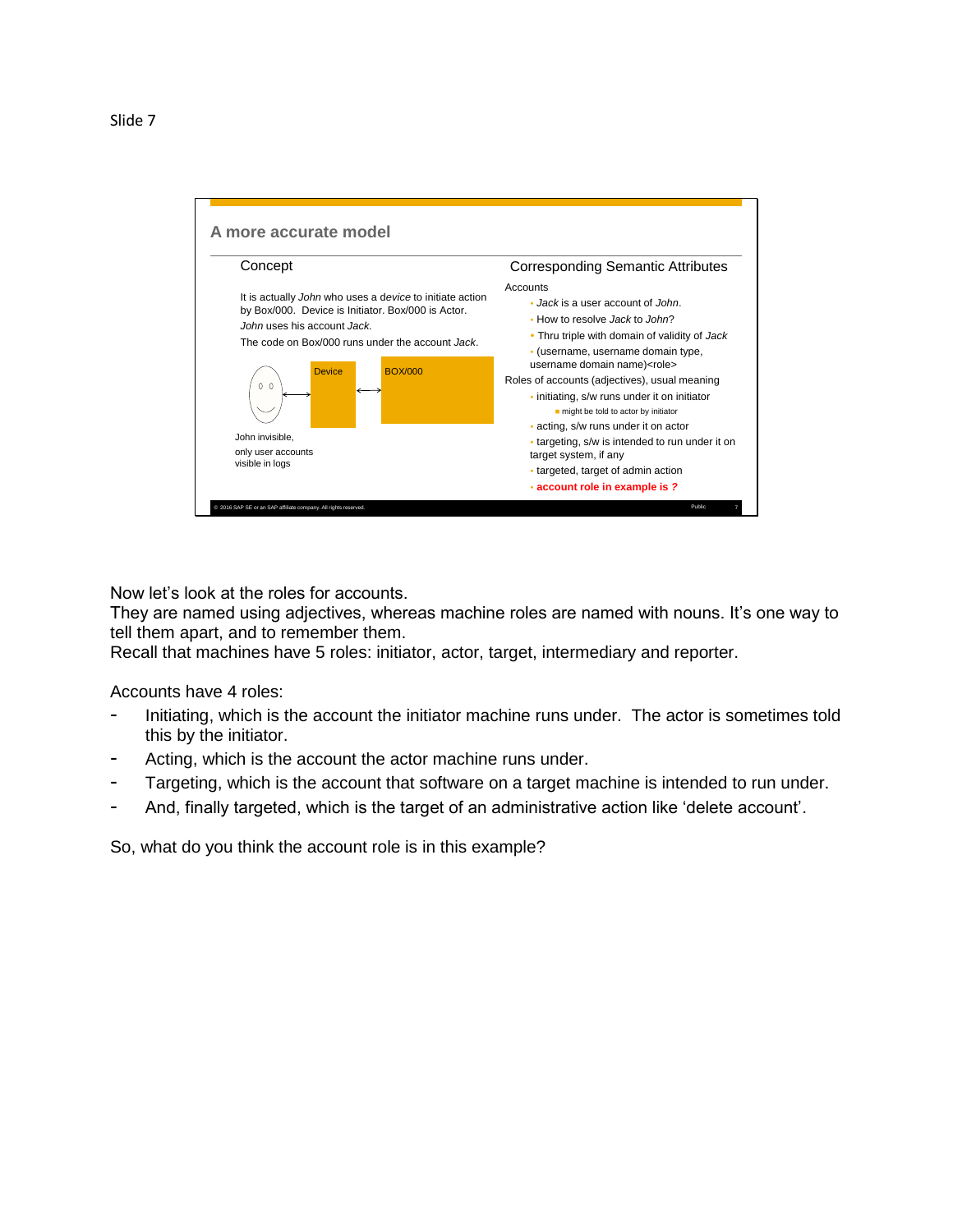

The answer is acting, because the account is the one that the code runs under on the actor machine.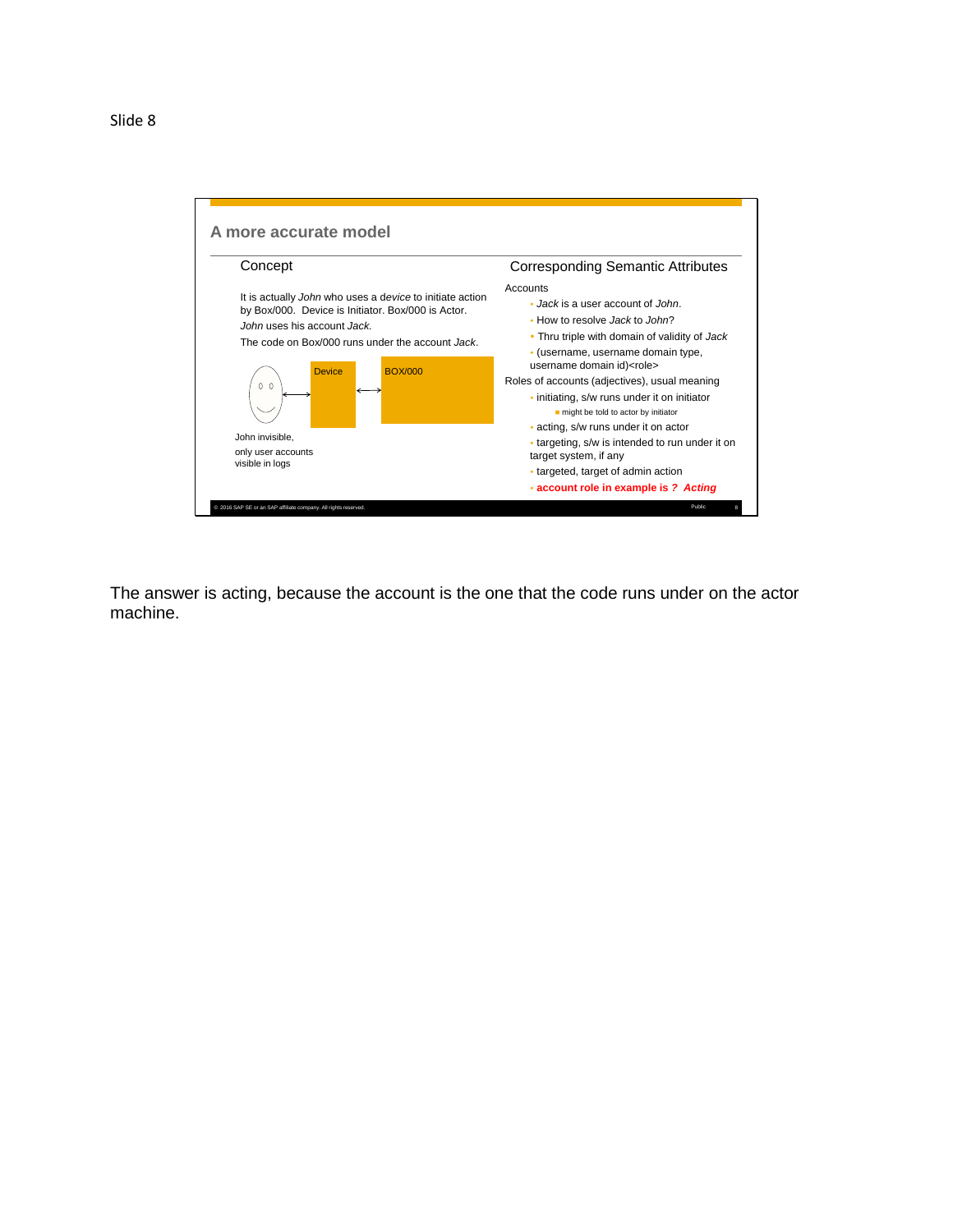

Here is a graphical summary of the user account roles ending in 'ing'. Note that 'user' means 'user account', as opposed to a person.

An actor machine tells you what it does and which accounts are involved. It says:

- I run under UsernameActing.
- An Initiator machine told me that he runs under UsernameInitiating.
- I ask a Target machine to run under UsernameTargeting.

As said, by convention the roles of machines are nouns, and the roles of accounts are modifiers/adjectives. Notice also the correspondence between 'ing' roles and machine roles.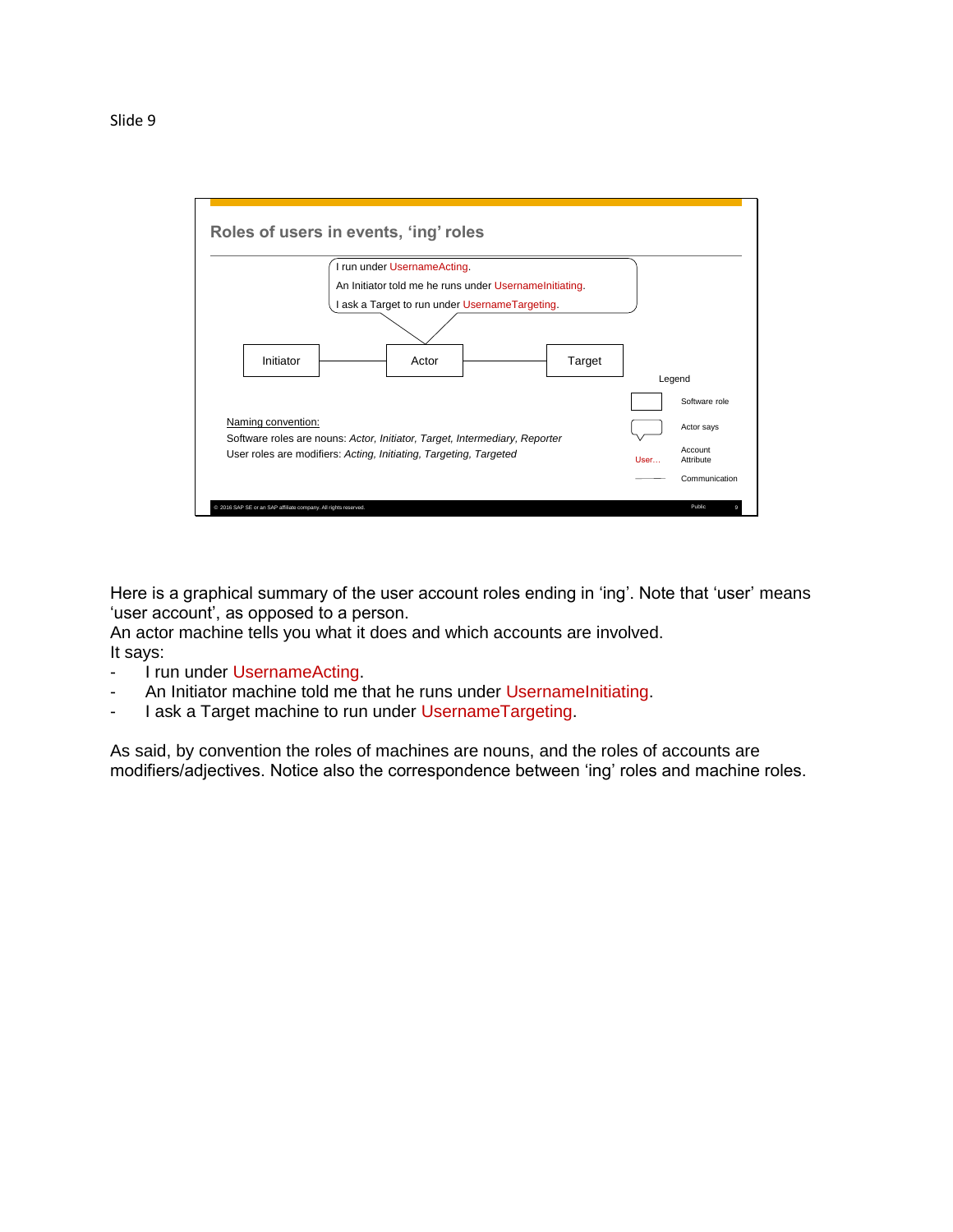

The targeted role is different from the 'ing' roles.

Rather than identifying an account that software runs under, it identifies an account that is acted upon.

For example, the account may be deleted.

Note that in the case of centralized user management the domain of the targeted account may differ from the domain of the acting account.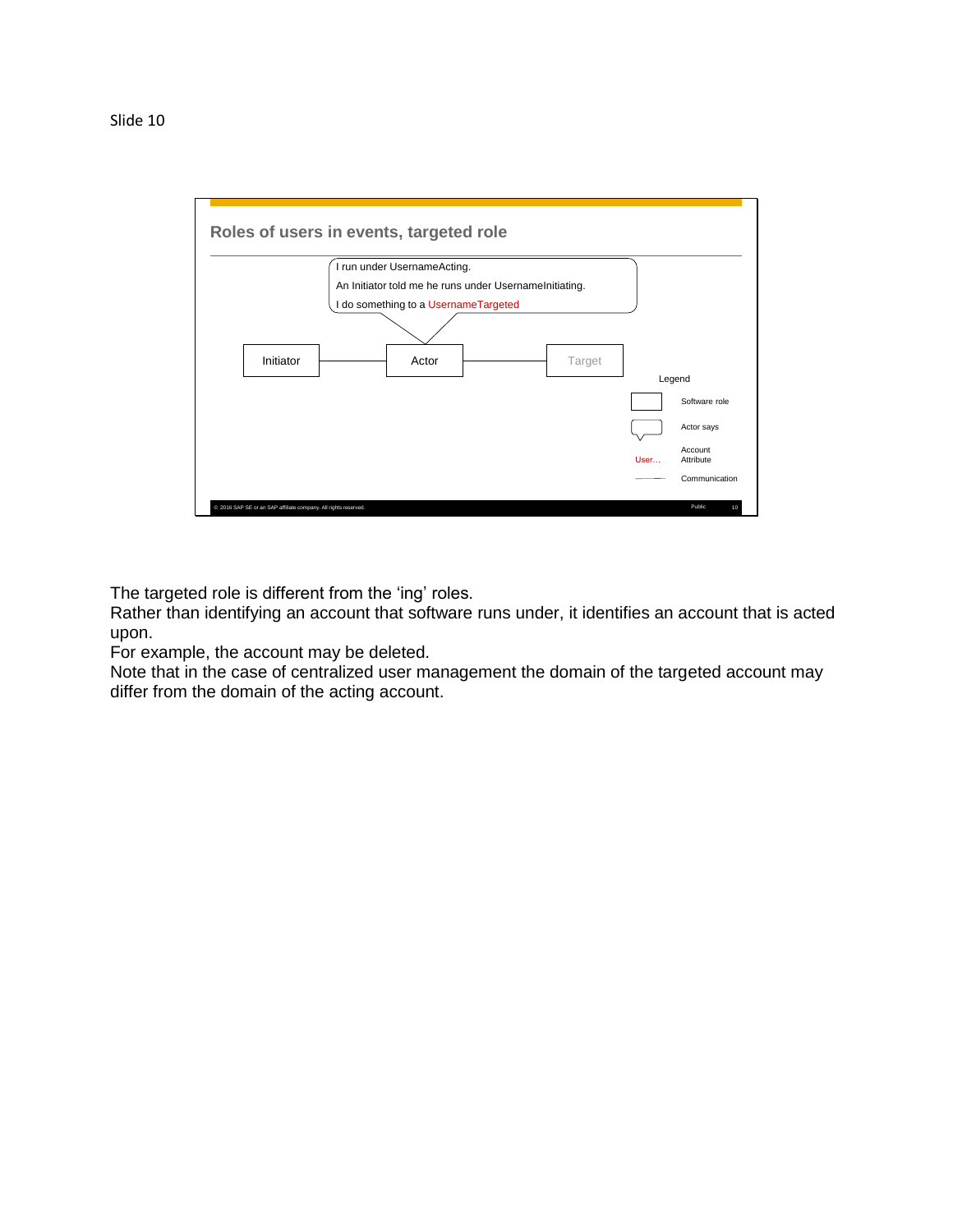

For privacy reasons, user accounts are not visible in the forensic lab.

Instead pseudonyms are shown.

So, how do pseudonyms relate to user accounts?

The answer is that each pseudonym is intended to represent one person. And that person can have multiple accounts.

Person to account relationships can be loaded into ETD from outside sources, so that persons and accounts are accurately associated.

Since they correspond to accounts, the pseudonyms can have the same roles as the accounts: initiating, acting, targeting and targeted.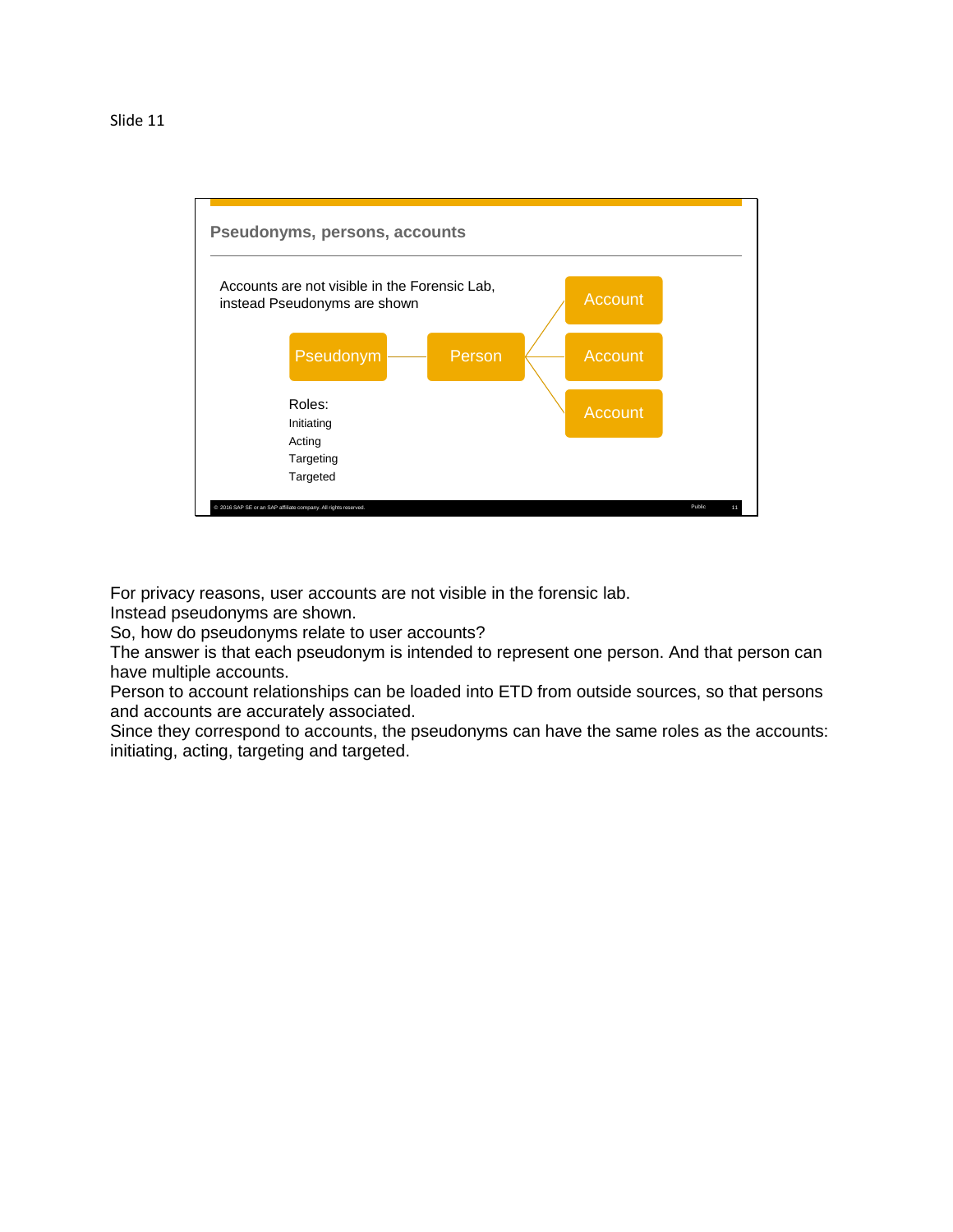

You will see accounts in Log Learning, if you learn a log that contains them. Normally, the domain will not be in the log, so you need to add it during Log Learning. Then you will have account triples and will know the domain of validity of the account, that is, where to go to resolve the account to a person.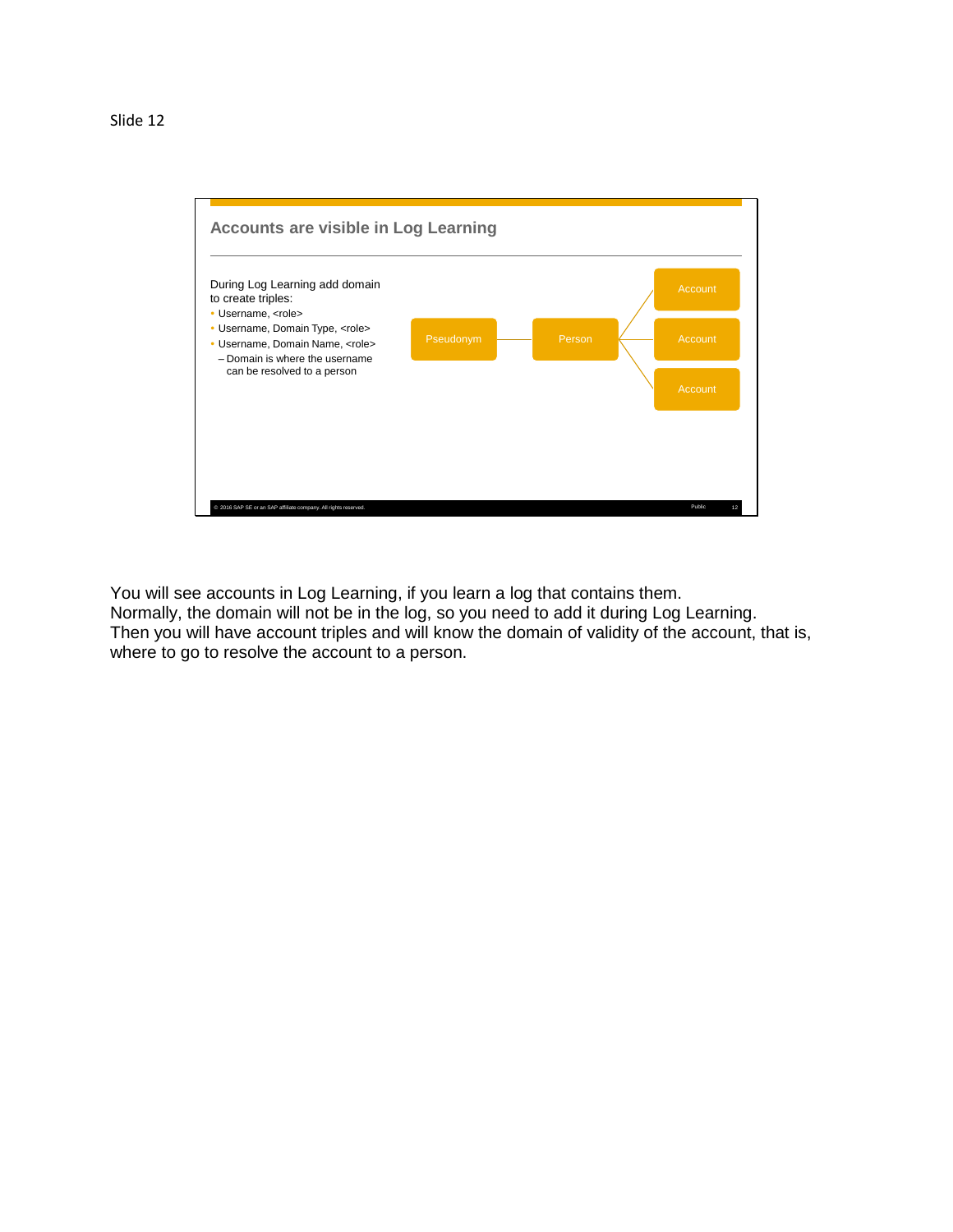

Here is an example of user roles in two 'create user' events, as seen in the Forensic Lab. One thing to note is that the two events come from two different sources, one from a HANA system, and one from a User Change Log of an SAP ABAP system.

This is an example of how Semantic Events enable cross-log correlation. Here, a search for one semantic event finds events from multiple sources.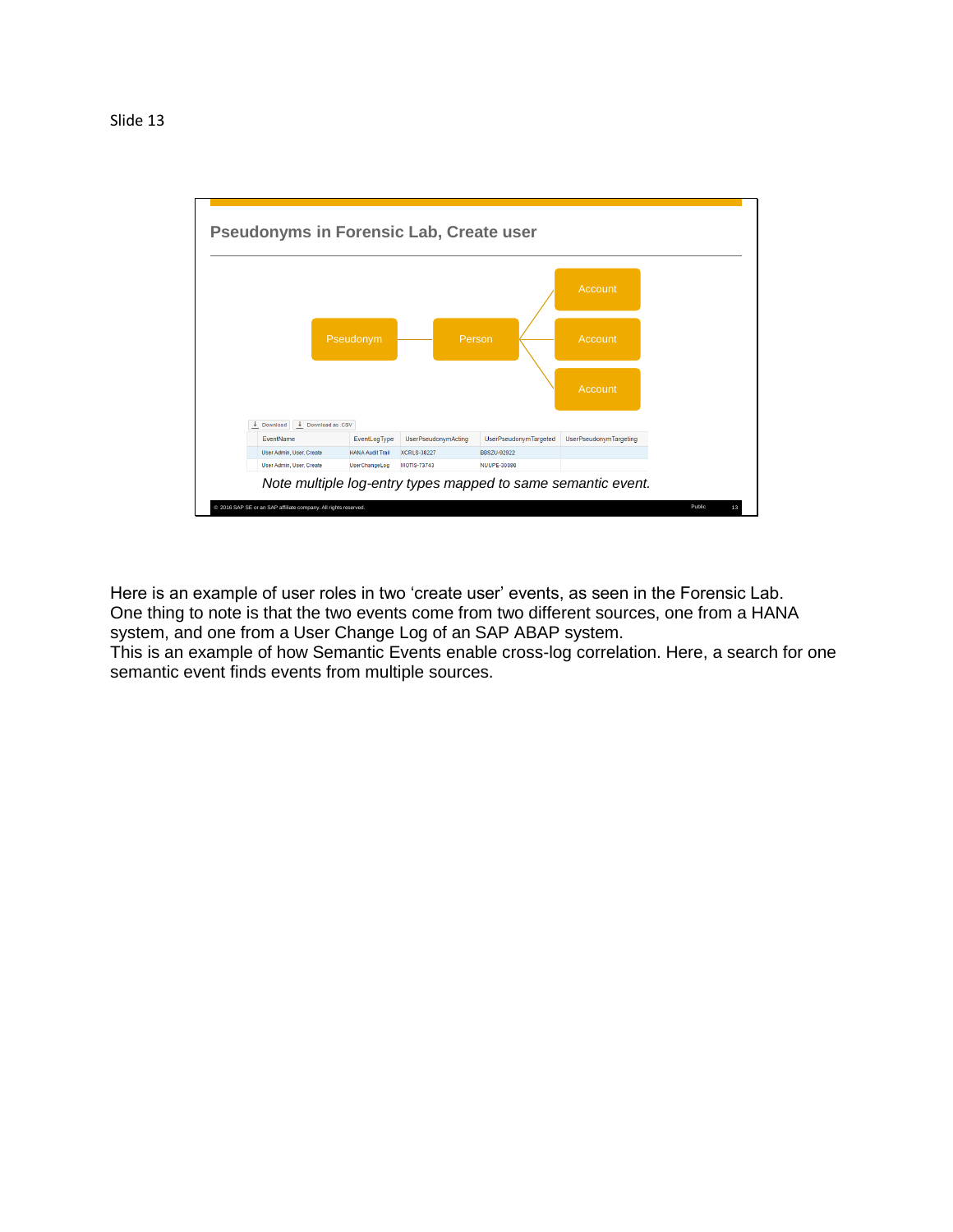

Some questions are:

What does the actor machine say in the log entries corresponding to the 'create user' event? For which pseudonyms were accounts created?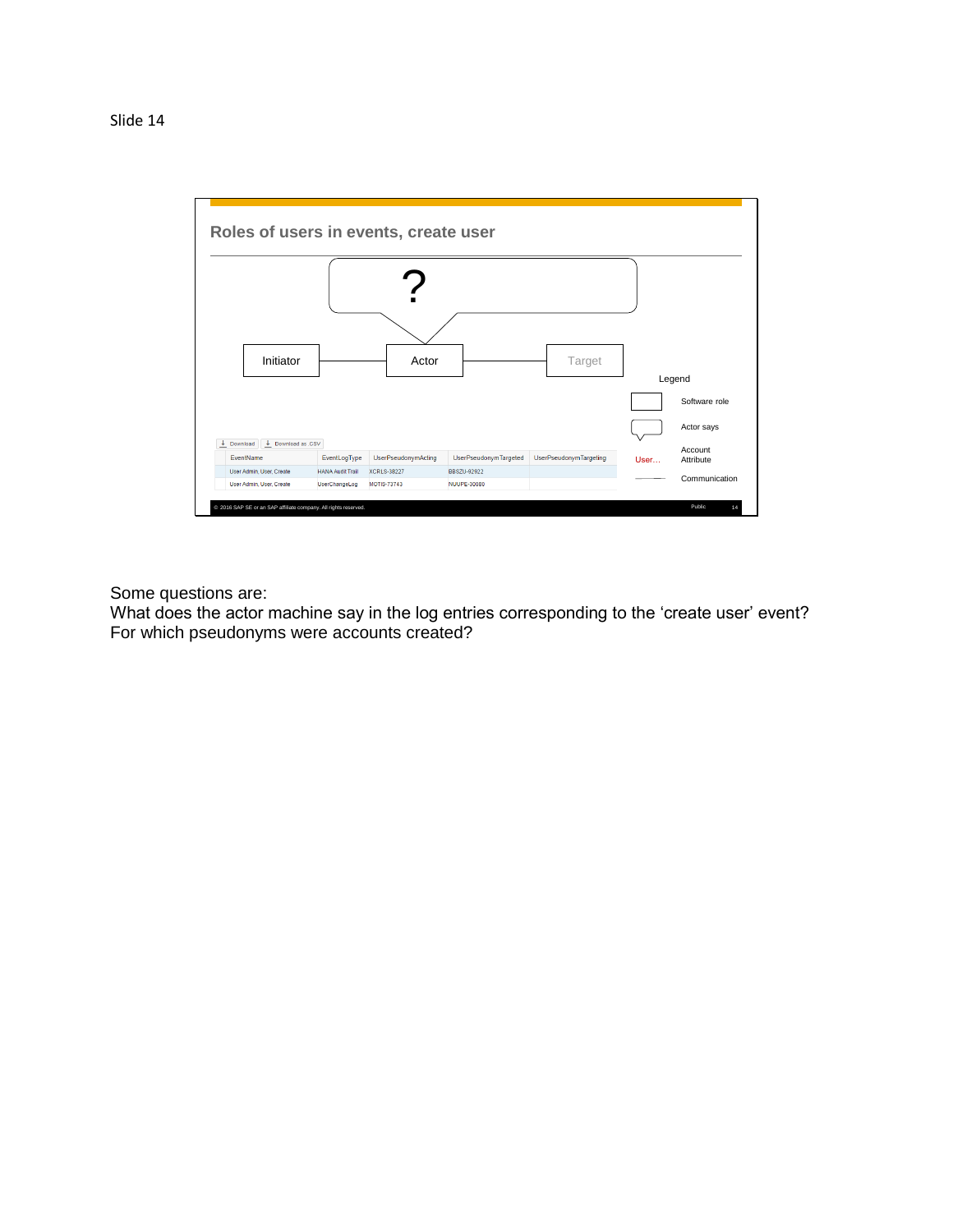

The answer is that the actor machine says in its log:

- I run under account UsernameActing,
- I create an account UsernameTargeted.

In the Forensic Lab the user accounts become the corresponding pseudonyms. So, the pseudonyms in the UserPseudonymTargeted column had accounts created.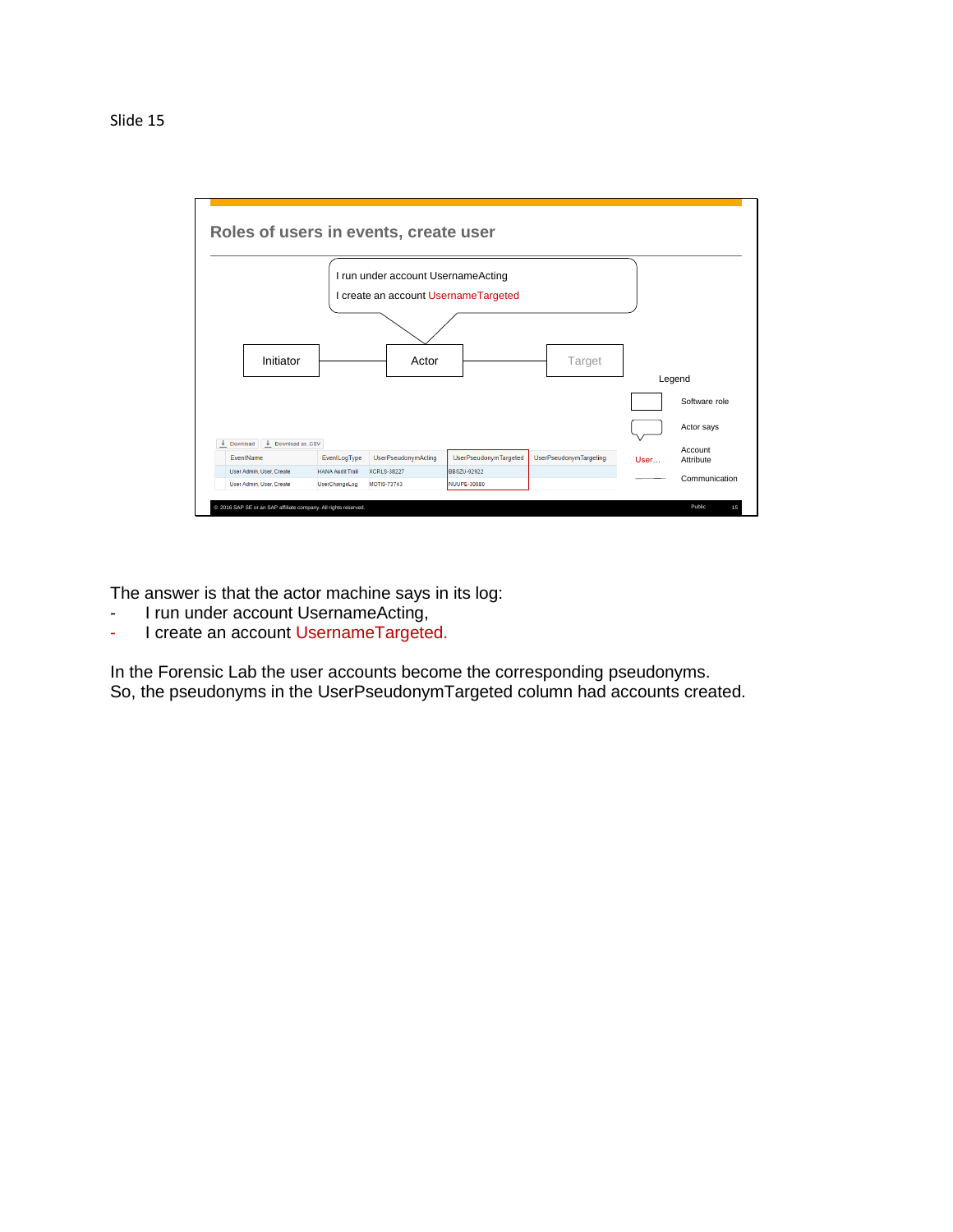

We just saw that a created account has the targeted role.

A logon event, whether successful or not, is treated analogously.

So, which of these pseudonyms corresponds to the account that was logged on by the actor machine?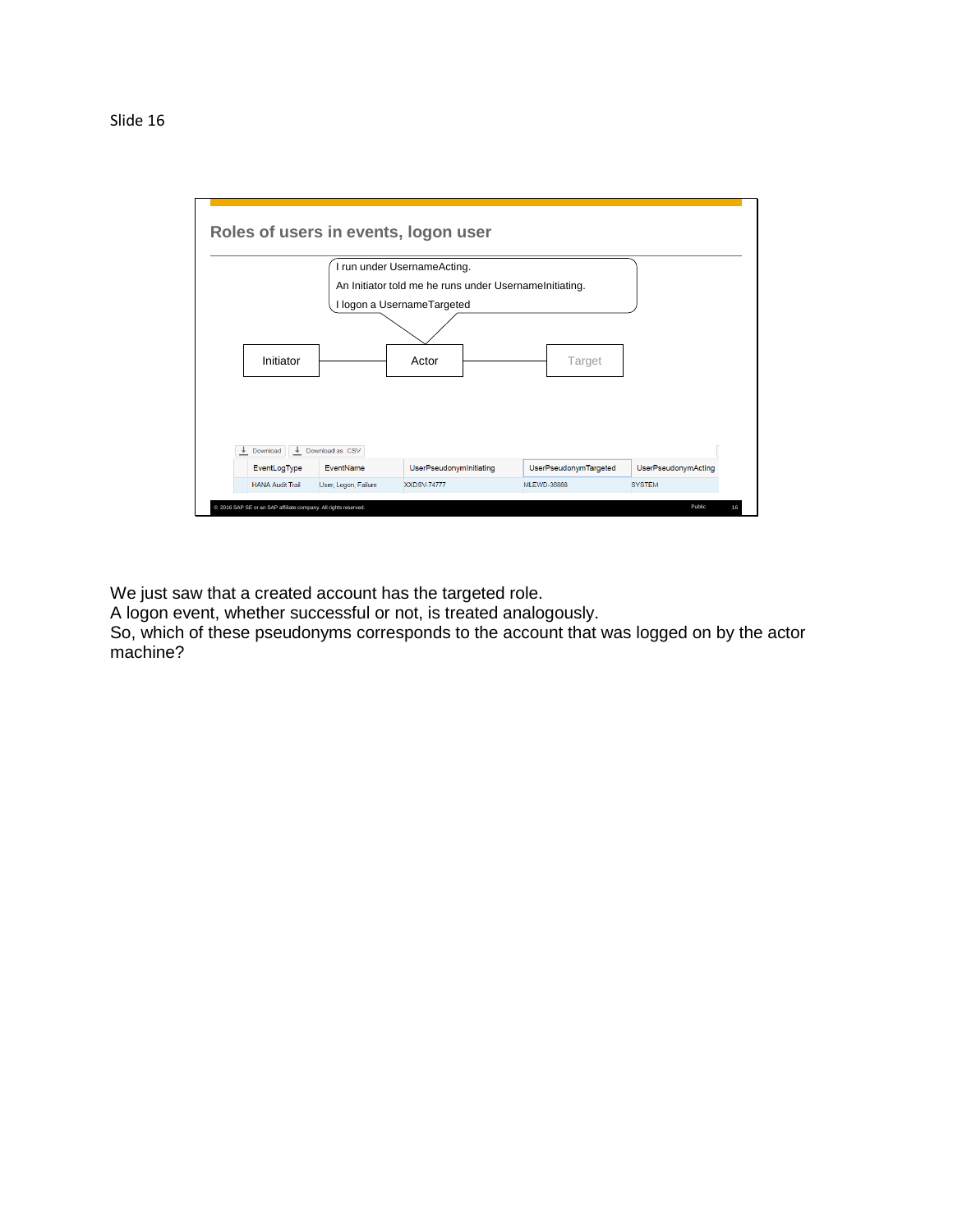

The answer is the one in the targeted role.

The actor machine was running under the system account, and tried to log on the targeted account.

In addition, the actor was told by the initiator machine that it was running under an account in the initiating role.

This use of roles may seem surprising, if you take the user's point of view.

But, it seems quite natural, if the event is seen from the point of view of the actor machine.

*An actor machine running under an acting account logs on a targeted account.*

This role assignment is also consistent with the assignment for other actions on accounts, like create, delete or modify.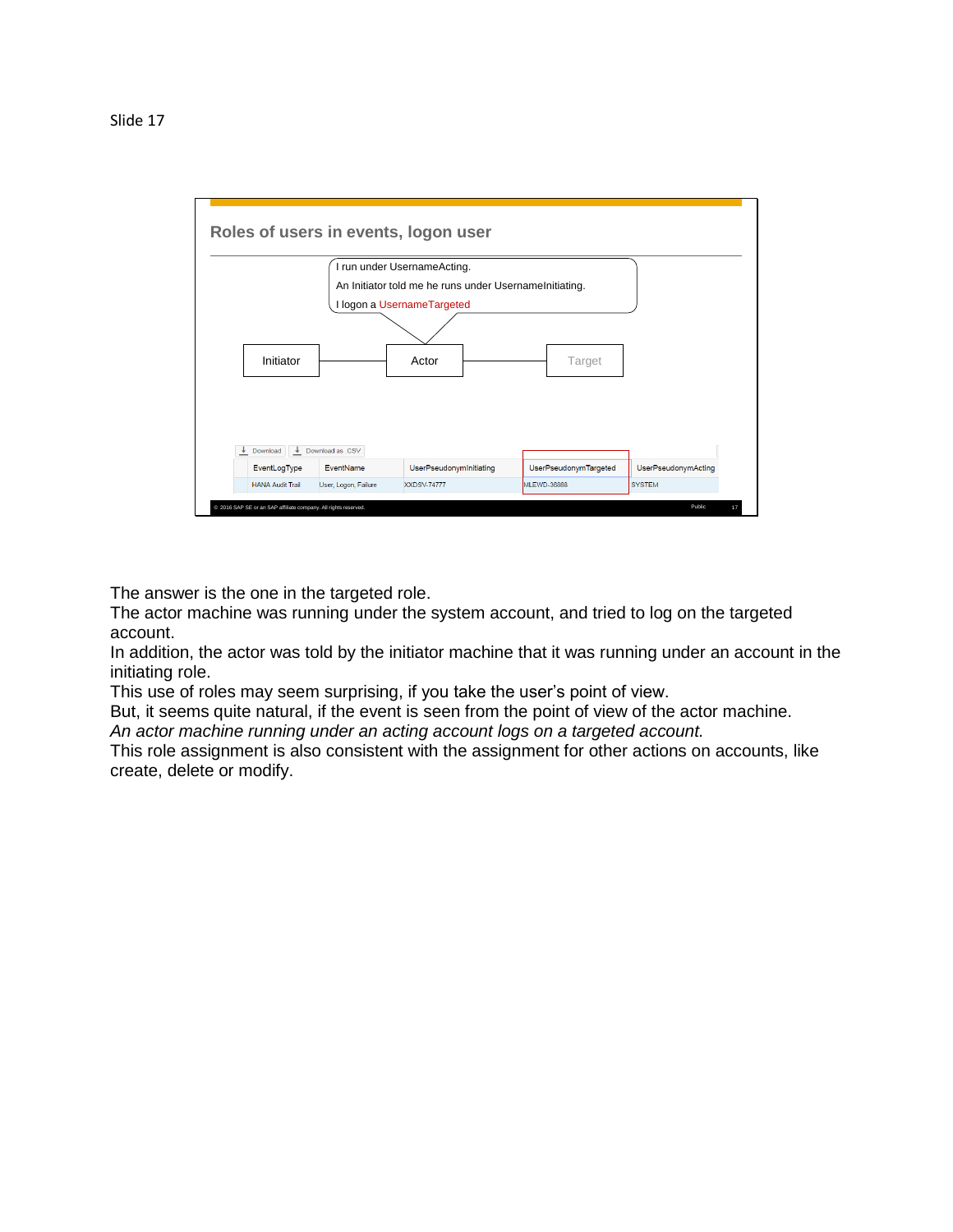## Slide 18



In this session we saw a common misconception that a user is 'on' the machine that performs some action at his request.

Then we adopted a more accurate conception that adds an initiator device, a person and an account domain to the picture.

The domain tells you where to resolve the account to a person.

Adding the domain let us fully identify an account by a triple: account, domain type and domain name.

There is no longer any assumption that the account's domain of validity is the actor system, for example.

We also saw that there can be multiple accounts in an event.

They can be distinguished by their role in the event: Acting, Initiating, Targeting or Targeted. All the 'ing' roles identify an account under which the software is run on the corresponding machine: actor, initiator, target.

Targeted is the odd man out. It is the account acted upon, e.g., created, deleted, **logged on**, logged off, etc.

In the Forensic Lab the accounts are associated to persons and turned into pseudonyms to protect privacy.

In Log Learning, on the other hand, there may be accounts in the logs, so you will need to add the domain to create the account triples.